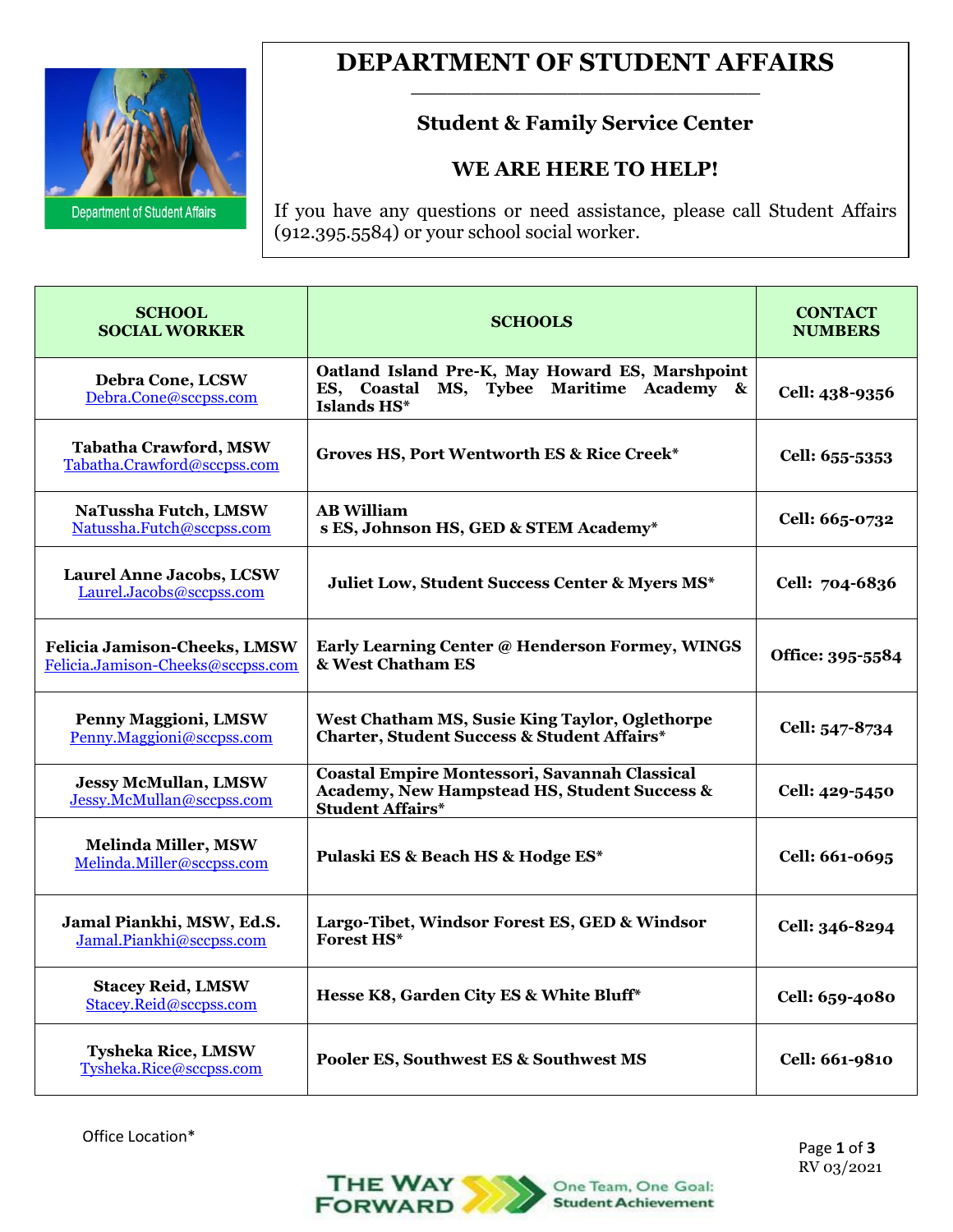

### **DEPARTMENT OF STUDENT AFFAIRS \_\_\_\_\_\_\_\_\_\_\_\_\_\_\_\_\_\_\_\_\_\_\_\_\_\_\_\_\_**

## **Student & Family Service Center**

### **WE ARE HERE TO HELP!**

If you have any questions or need assistance, please call Student Affairs (912.395.5584) or your school social worker.

| <b>SCHOOL</b><br><b>SOCIAL WORKER</b>                      | <b>SCHOOLS</b>                                                        | <b>CONTACT</b><br><b>NUMBERS</b> |
|------------------------------------------------------------|-----------------------------------------------------------------------|----------------------------------|
| <b>Chequeta Riles, LMSW</b><br>Chequeta.Riles@sccpss.com   | The Front Porch & Student Affairs*                                    | Cell: 663-2020                   |
| <b>Heather Rudolph, MSW</b><br>Heather.Rudolph@sccpss.com  | Brock*                                                                | Cell: 547-6042                   |
| <b>Raessha Stanley, LMSW</b><br>Raessha.Stanley@sccpss.com | Mercer MS, Hubert & Garrison K8*                                      | Cell: 244-0421                   |
| <b>Tara Tolbert, LCSW</b><br>Tara.Tolbert@sccpss.com       | Student Affairs, DeRenne MS & Isle of Hope K8*                        | Cell: 665-0187                   |
| <b>Julie Vaughn, LMSW</b><br>Julie.Vaughn@sccpss.com       | Early College, Shuman & Savannah HS*                                  | Cell: 328-9318                   |
| <b>Leslie Walker, MSW</b><br>Leslie.Walker@sccpss.com      | Haven, Woodville-Tompkins, LIPT & Gould ES*                           | Cell: 656-5718                   |
| Marsha Williams, LMSW<br>Marsha.Williams@sccpss.com        | Godley Station K8, Georgetown & Bloomingdale*                         | Cell: 239-7547                   |
| <b>Francina Wright, MSW</b><br>Francina.Wright@sccpss.com  | Ellis Montessori, Heard ES, J.G. Smith ES &<br>Savannah Arts*         | Cell: 658-6039                   |
| Kathenia Wright, LMSW<br>Kathenia.Wright@sccpss.com        | Jenkins HS, Gadsden ES, Student Success Center &<br><b>Butler ES*</b> | Cell: 658-0640                   |

Office Location\*